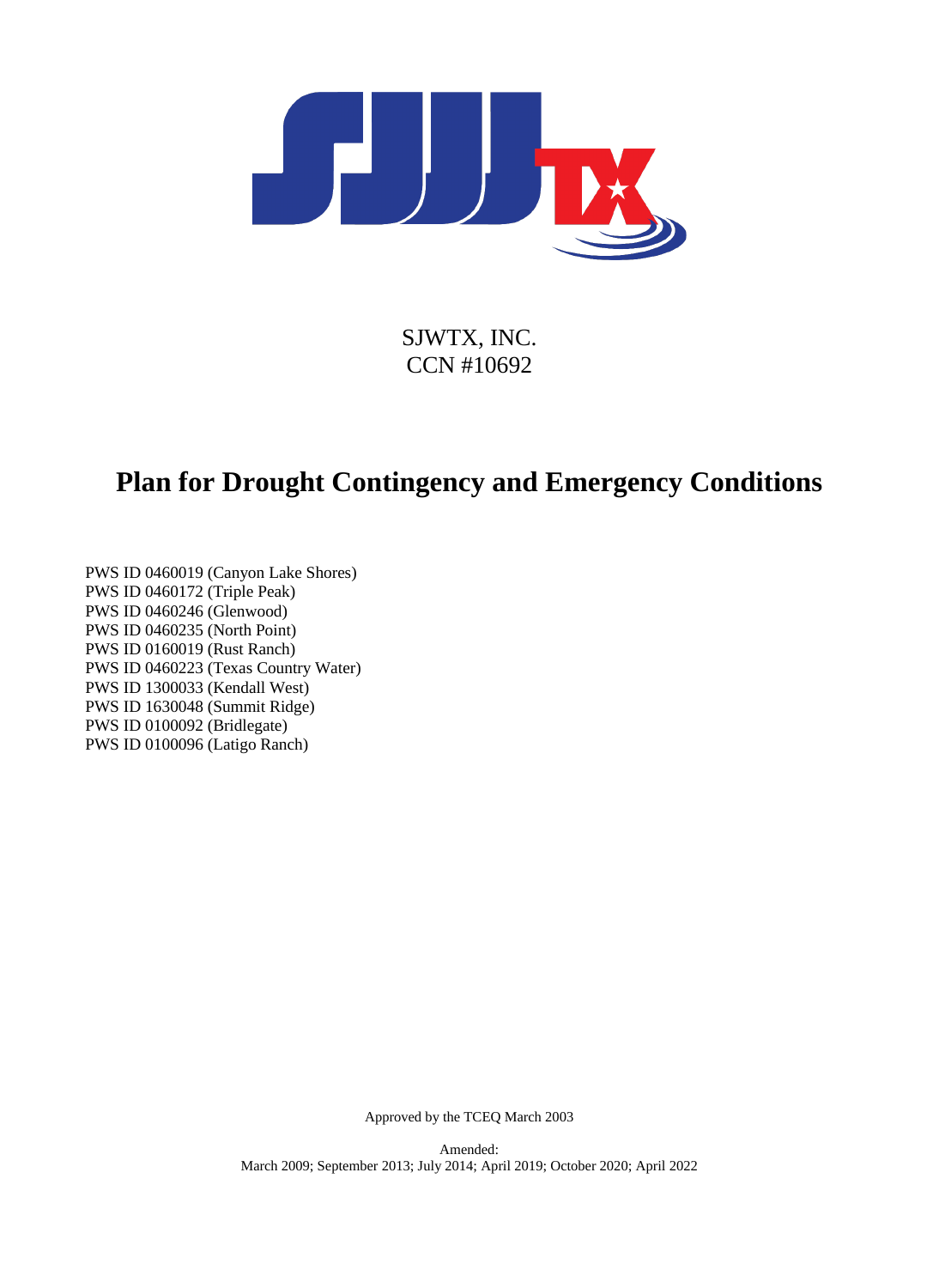# Table of Contents

| 1.             |  |
|----------------|--|
| 2.             |  |
| 3.             |  |
| 4.             |  |
| 5.             |  |
| $\mathbf{I}$ . |  |
| $\mathbf{I}$   |  |
|                |  |
|                |  |
| 6.             |  |
| 7.<br>8.       |  |
| 9.             |  |
| $\mathbf{I}$ . |  |
|                |  |
|                |  |
|                |  |
|                |  |
|                |  |
|                |  |
|                |  |
|                |  |
|                |  |
|                |  |
|                |  |
|                |  |
|                |  |
|                |  |
|                |  |
|                |  |
|                |  |
|                |  |
|                |  |
|                |  |
|                |  |
|                |  |
|                |  |
|                |  |
|                |  |
|                |  |
|                |  |
|                |  |
|                |  |
|                |  |
|                |  |
|                |  |
|                |  |
|                |  |
|                |  |
|                |  |
|                |  |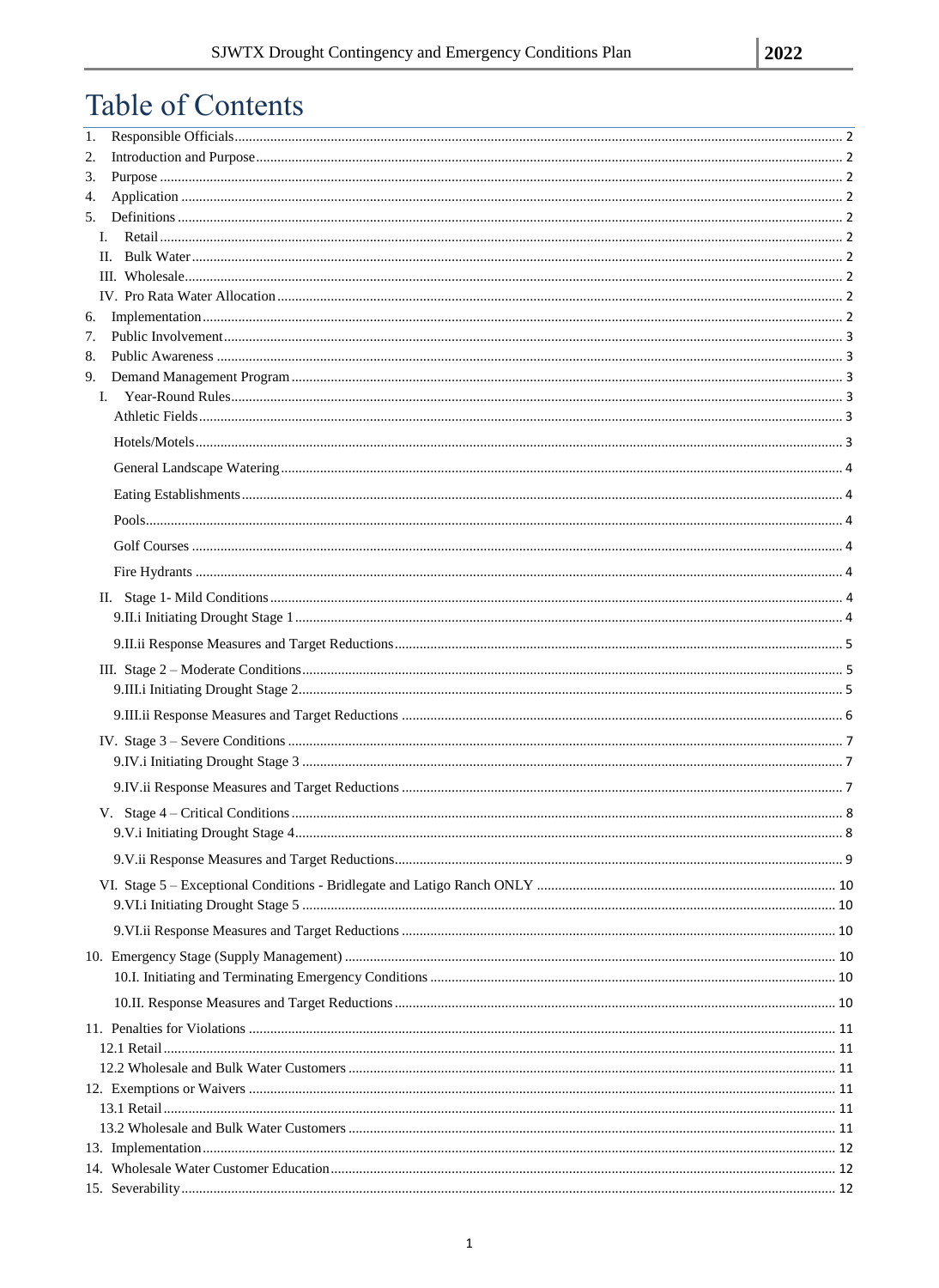# <span id="page-2-0"></span>**1. Responsible Officials**

- **◆** Thomas Hodge, President
- Larry Bittle, General Manager

Physical Address: 1399 Sattler Road, New Braunfels, Texas 78132 Mailing Address: P.O. Box 1742, Canyon Lake, Texas 79133 Phone: (830) 3112-4600 Fax: (830) 964-2779

# <span id="page-2-1"></span>**2. Introduction and Purpose**

The Drought Contingency Plan ("the Plan") dictates the implementation of water use restrictions designed to achieve immediate reductions in water use; such reductions are needed to manage and mitigate against drought and/or emergency conditions. Such conditions may occur as a result of demand- or supply-side challenges. The degree of restriction imposed correlates to the severity of the triggering condition.

# <span id="page-2-2"></span>**3. Purpose**

The purpose of the Plan is to identify clear strategies for maintaining safe and reliable water supply for SJWTX's communities in the face of drought and/or other emergency conditions. The Plan is structured to meet or exceed requirements for continuous and adequate service during drought and/or emergency conditions as established by the Texas Commission on Environmental Quality (TCEQ).

# <span id="page-2-3"></span>**4. Application**

The provisions of this Plan shall apply to all customers utilizing water provided by the following SJWTX water systems: 0460019 (Canyon Lake Shores); 0460172 (Triple Peak); 0460246 (Glenwood); 0460235 (North Point); 0160019 (Rust Ranch); 0460223 (Texas Country Water); 1300033 (Kendall West); 1630048 (Summit Ridge); 0100092 (Bridlegate); 0100096 (Latigo Ranch); and any system operated by SJWTX which does not have its own state-approved Drought Contingency Plan.The terms "a person and customer" as used in the Plan include individuals, corporations, partnerships, associations, wholesale and all other legal entities.

# <span id="page-2-4"></span>**5. Definitions**

# <span id="page-2-5"></span>**I. Retail**

A single family residential, any person, firm, partnership, corporation, municipality, cooperative, organization, or governmental agency to which drinking water is provided with services by any retail public utility.

# <span id="page-2-6"></span>**II. Bulk Water**

A volume of water intended for potable uses which is stored and transported in a portable tank or vessel. The physical transport of drinking water, by a vehicle having a permanently mounted or detachable water tank (e.g. tanker truck or "water buffalo"), from an approved source of supply for the purpose of human consumption. The transport vehicle may have pumps, hoses, and other equipment for distribution of drinking water. Bulk water customers, who are also considered wholesalers under the TCEQ rules, may also be subject to Wholesale Customer requirements.

# <span id="page-2-7"></span>**III. Wholesale**

A specific contractual agreement between an individual and/or entity that for compensation supplies water to another for resale to the public for human consumption. Every wholesale water contract entered into or renewed after adoption of the plan, including contract extensions, that in case of a shortage of water resulting from drought, the water to be distributed shall be divided in accordance with Texas Water Code, §11.039. Wholesale customers are required to adopt and follow a state-approved Drought Contingency Plan. This plan must require its customers to reduce use in the event that SJWTX enters into a drought stage. In the absence of a state-approved Drought Contingency Plan, wholesale customers must follow SJWTX's Plan.

# <span id="page-2-8"></span>**IV. Pro Rata Water Allocation**

In accordance with Texas Water Code Section 11.039, the President, General Manager, or their designee is hereby authorized to initiate allocation of water supplies on a pro rata basis.

# <span id="page-2-9"></span>**6. Implementation**

The President or their designee has the authority to implement the Plan. Implementation will be in accordance with the stages of drought or emergency conditions as outlined in the Plan and in conjunction with the Drought Contingency Plans of the Guadalupe Blanco River Authority ("the GBRA"), the Comal Trinity Groundwater Conservation District ("the CTGCD"), the Bandera County River Authority and Groundwater District ("the BCRAGD"), the Medina County Groundwater Conservation District ("the MCGCD"), the Cow Creek Groundwater Conservation District ("the CCGCD"), and any other groundwater conservation district that may develop Drought Contingency Plans relevant to those systems stated in section 4. Application, above.

The General Manager will monitor usage patterns, surface water and groundwater (aquifer) levels, and weather conditions in order to identify when a triggering condition occurs and to make recommendations to the President regarding Plan implementation.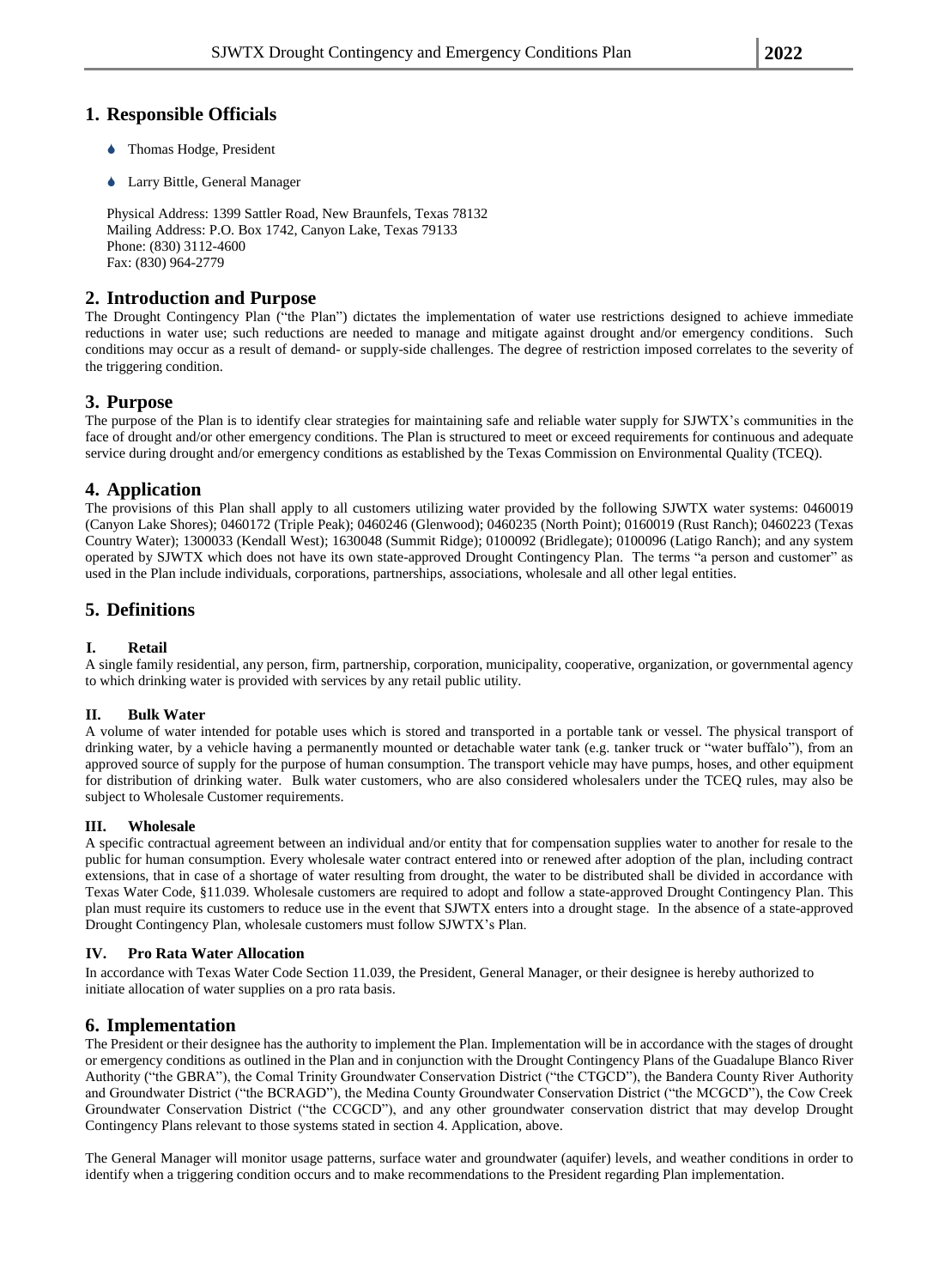Once a triggering criteria occurs, SJWTX will implement the corresponding restrictions stated in this Plan. The initiation of a Stage may be delayed if there is a reasonable possibility the water system performance will not be compromised by the condition. Notice to the retail and wholesale customers will be provided when entering a Stage. This notification can be one or more of the following: e-mail, mail (included in bill), media (social media, local newspaper, radio, television), and telephone.

Notice will include the following information:

- a) The date rationing shall begin
- b) The expected duration
- c) The Stage Level of rationing to be employed
- d) Penalty for violations of the rationing program
- e) Identification of the affected area

Stages will be terminated based on sustained improvements in the triggering criteria as stated below. The General Manager may suspend or modify the restriction based on their sound professional judgment in finding that the triggering criteria that resulted in entering a Stage no longer exists and it is deemed unlikely the same or a different triggering criteria would occur immediately after suspension or modification. Written notice of the changes in the restrictions shall be provided to retail and wholesale customers, media, etc. Upon termination of a Drought Stage, the preceding Stage becomes operative. A restriction period may not exceed 60 consecutive days without extension by the President or the Chief Executive Officer (CEO). If the restriction period extends beyond the expected duration stated in the notice or longer than 60 days, the General Manager shall notify the public of the reason(s) for the extension.

**The drought and emergency conditions, as they exist, will dictate the stage of the Plan to be implemented. Though drought and emergency conditions covered by this Plan are defined below, SJWTX may elect to enter a Stage or impose additional restrictions for reasons not expressly stated in this Plan if, after consulting with regulatory agencies and/or regional utilities and reviewing the US Drought Monitor and other key data, it is determined that entering a Stage is necessary to support the health and quality of regional resources, and regional messaging about conserving water during droughts.**

# <span id="page-3-0"></span>**7. Public Involvement**

Opportunity for the public to provide input into the preparation of the Plan was provided by scheduling and providing public notice of a public meeting to input on the Plan. The meeting took place at the Tye Preston Memorial Library on September 25, 2013 at 10:00 am with the invitation printed in the message section of customer's water bill.

# <span id="page-3-1"></span>**8. Public Awareness**

SJWTX staff will develop public awareness notices, bill stuffers, and other methods of communication that will provide on-going education to the community regarding the importance of conservation. The Plan will be submitted to the South Central Texas Regional Water Planning Group (Region L), the Plateau Regional Water Planning Group (Region J), and to GBRA for review and comment. The Plan will be reviewed and evaluated on a regular basis of every five years unless conditions call for more frequent amendments.

# <span id="page-3-2"></span>**9. Demand Management Program**

# <span id="page-3-3"></span>**I. Year-Round Rules**

Year-round rules exist for certain uses that can be better-managed regardless of the presence of drought conditions. Those rules are categorized below. In addition, SJWTX has a prohibition on Water Waste, independent of any Stage or condition. For purposes of this Plan, Water Waste means:

Any intentional, known, or negligent act that results in or causes a non-beneficial use of water. This includes, but is not limited to: non-emergency landscape watering outside designated watering times; failure to repair a controllable leak; water runoff or overspray onto impervious surfaces from a sprinkler, irrigation system, or hose; landscape watering during or shortly after a rain; any use that violates or contradicts restrictions imposed under the conditions stated in this Plan.

## <span id="page-3-4"></span>**Athletic Fields**

Watering should follow a no more than twice per week schedule per irrigated area unless the athletic fields are used for organized sports practice, competition, or exhibition events when irrigation outside of the standard weekly schedule is necessary to protect the health and safety of the players, staff, or officials present for the athletic event.

All ornamental landscape areas around facilities with athletic fields shall follow general landscape irrigation restrictions.

## <span id="page-3-5"></span>**Hotels/Motels**

The owner or operator of a hotel, motel short term rental or other establishment that offers or provides lodging or rental accommodations for compensation are encouraged to offer a towel and linen reuse water conservation option to its lodgers, renters, or customers and maintain in each applicable guest room, suite, or property informational signage to communicate information relating to this requirement and to offer the opportunity for guest participation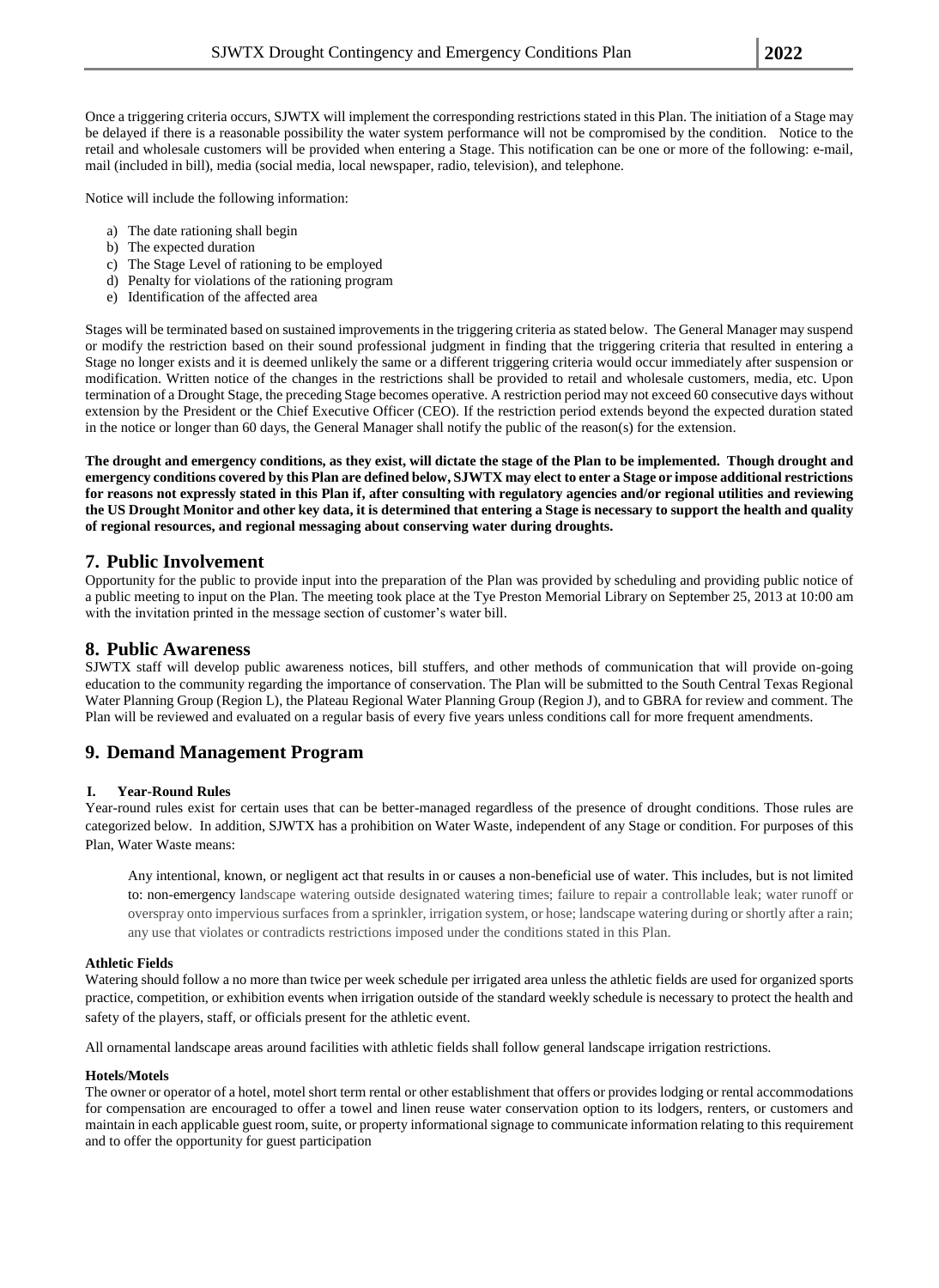## <span id="page-4-0"></span>**General Landscape Watering**

Unless supplanted by Drought or Emergency State conditions, landscape watering done by automatic, in-ground, or sprinkler systems is limited to two days per week according to the street address as follows:

- $\bullet$  If the last digit of the address ends in: 0,2,4,6 or 8 irrigation days are Monday and Thursday.
- If the last digit of the address ends in: 1, 3, 5, 7 or 9 irrigation days are Tuesday and Friday.
- If there is no street address associated with the property, such as a parkway, or if there is more than one street address associated with a single contiguous property the irrigation days are Monday and Friday.
- Weekend Watering is not permitted, other than hand watering, or by soaker hose, bucket, and drip irrigation.
- All landscape watering should occur between 7:00 a.m. to 10:00 a.m. or 7:00 p.m. to 10:00 p.m., unless otherwise state by SJWTX as needed.

## <span id="page-4-1"></span>**Eating Establishments**

Restaurants, bars, and other commercial food or beverage establishments are encouraged not to provide drinking water to customers unless a specific request is made by the customer for drinking water.

## <span id="page-4-2"></span>**Pools**

Draining and re-filling is permitted only onto pervious surfaces or onto a surface where water will be transmitted directly to a pervious surface, and only if:

- i. Draining excess water from pool due to rain in order to lower water to maintenance level;
- ii. Repairing, maintaining or replacing pool components that have become hazardous; or
- iii. Repair of a pool leak.

Public/community swimming pools are allowed to fill or replenish water in order to maintain safe levels of water quality for human contact and for maintenance as outlined above.

## <span id="page-4-3"></span>**Golf Courses**

Golf courses should either develop a drought contingency plan that meets the minimum water reduction target set for each of the Drought Stages.

# <span id="page-4-4"></span>**Fire Hydrants**

In all stages of drought, the use of water from fire hydrants shall be prohibited for landscape irrigation, filling pools, operating fountains, car washing. Water should be transported only for the purposes of firefighting or providing minimal water needed for indoor use where auxiliary sources are inadequate and activities necessary to maintain public health, safety and welfare, or for construction use. Transport of water other than for firefighting requires a variance and a meter.

# <span id="page-4-6"></span><span id="page-4-5"></span>**II. Stage 1- Mild Conditions**

## **9.II.i Initiating Drought Stage 1**

**Initiation:** Customers shall adhere to the Stage 1 Drought Response Measures when one or a combination of such triggering criteria occurs.

**Initiation of Stage 1 in Canyon Lake service area (PWS IDs 0460019, 0460172, 0460246, 0460220, 0460235, 0160019, and 0460223):**

- a) Water consumption has reached 70 percent of daily maximum production averaged over three consecutive days.
- b) There is an extended period (at least (4) weeks) of below normal precipitation.
- c) Canyon Reservoir water surface elevation drops to a level of 895 ft. msl or lower.
- d) State Well 68-07-407 drops to three hundred and fifteen (315) ft. below the land surface for a 10 day rolling average.

# **Initiation of Stage 1 in Kendall West (PWS ID 1300033):**

- a) Water consumption has reached 70 percent of daily maximum production averaged over three consecutive days.
- b) There is an extended period (at least (4) weeks) of below normal precipitation.
- c) Canyon Reservoir water surface elevation drops to a level of 895 ft. msl or lower.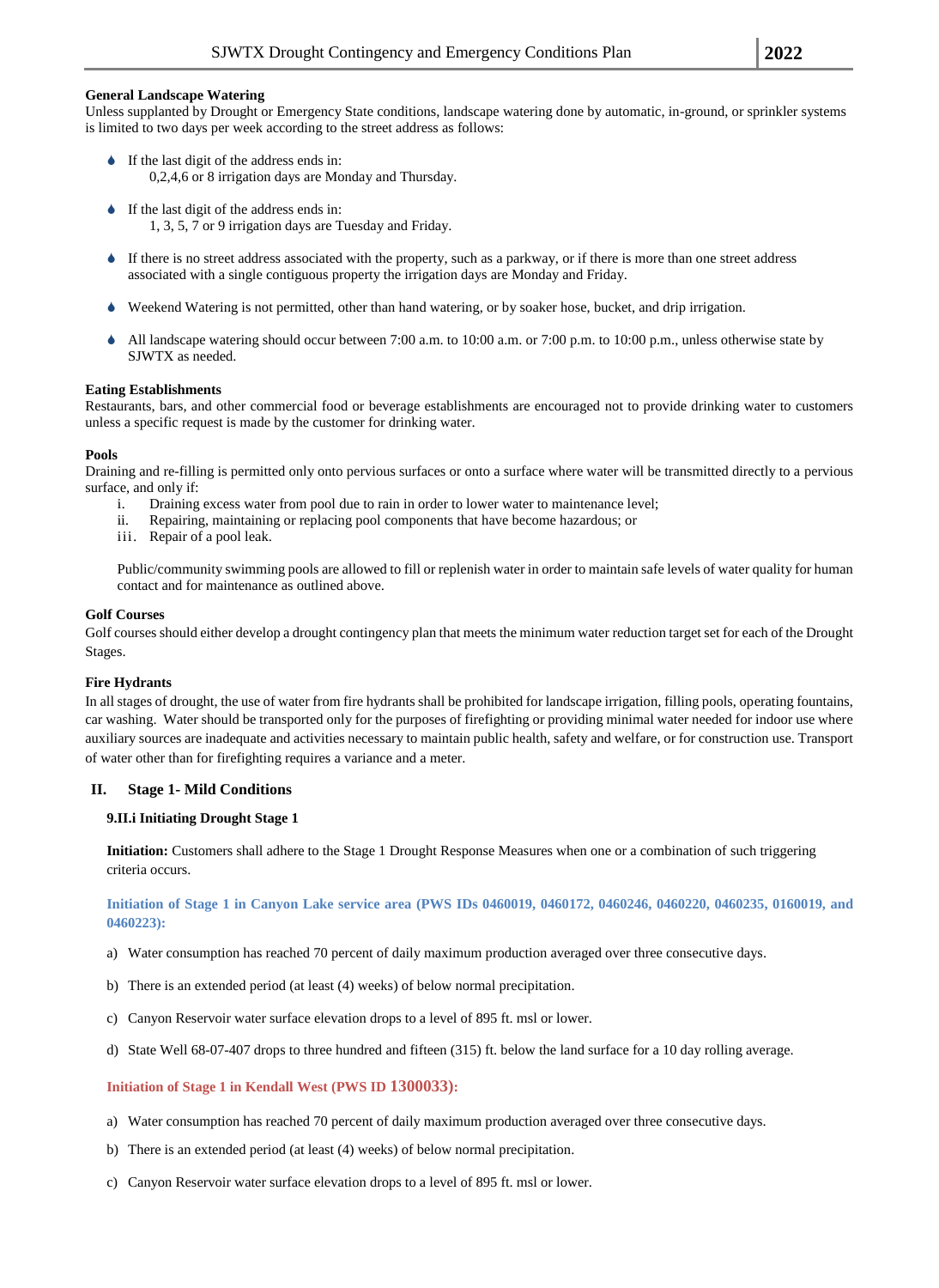d) State Well 68-10-623 drops to one thousand and eighty-five (1085) ft. msl or lower.

**Initiation of Stage 1 in Bridlegate and Latigo Ranch (PWS IDs 0100092 and 0100096):**

- a) Water consumption has reached 70 percent of daily maximum production averaged over three consecutive days.
- b) There is an extended period (at least (4) weeks) of below normal precipitation.
- c) BCRAGD declares Stage 1

#### **Initiation of Stage 1 in Summit Ridge (PWS 1630048):**

- a) Water consumption has reached 70 percent of daily maximum production averaged over three consecutive days.
- b) There is an extended period (at least (4) weeks) of below normal precipitation.
- c) US Drought Monitor declares D1 Moderate Drought Levels for Medina County, Texas

#### <span id="page-5-0"></span>**9.II.ii Response Measures and Target Reductions**

- a) Reduction Goal: 10%
- b) Response Measures

#### Restrictions

All requirements from year-round rules are also in effect during Stage 1 with the following modifications and additions:

- All landscape watering for residential and commercial properties irrigation with a sprinkler or irrigation system is reduced to once a week according to the following, and may be subject to additional time-of-day and durational restrictions:
	- If the last digit of the address ends in: 0, 2, or 4 the irrigation day is Monday.
	- If the last digit of the address ends in: 6 or 8, the irrigation day is Thursday.
	- If the last digit of the address ends in: 1 or 3, the irrigation day is Tuesday
	- If the last digit of the address ends in: 5, 7 or 9, the irrigation day is Friday.
	- If there is no street address associated with the property, such as a parkway, or if there is more than one street address associated with a single contiguous property, the irrigation day is Monday.
- SJWTX should reduce flushing operations.
- SJWTX will raise awareness about opportunities for voluntary conservation and increase education efforts
- If needed, all landscape watering may be further restricted to certain times of day and certain durations.
- Bulk customers will adjust the time at which they pull water from SJWTX's system as to avoid SJWTX's peak demand hours. Bulk customers can pull water from SJWTX's system from 9 a.m. to 4 p.m.

#### **Engagement**

- SJWTX should increase customer communications and alerts regarding Stage I conditions.
- SJWTX should encourage retail customers to voluntarily reduce consumption in other ways.
- ◆ The President or their designee(s) may contact wholesale and bulk water customers to discuss water supply and/or demand conditions and to request that wholesale and bulk water customers initiate voluntary measures to reduce water use (e.g., implement Stage 1 of the customer's Drought Contingency plan).

#### <span id="page-5-2"></span><span id="page-5-1"></span>**III. Stage 2 – Moderate Conditions**

#### **9.III.i Initiating Drought Stage 2**

**Initiation:** Customers shall adhere to the Stage 2 Drought Response Measures when one or a combination of such triggering criteria occurs.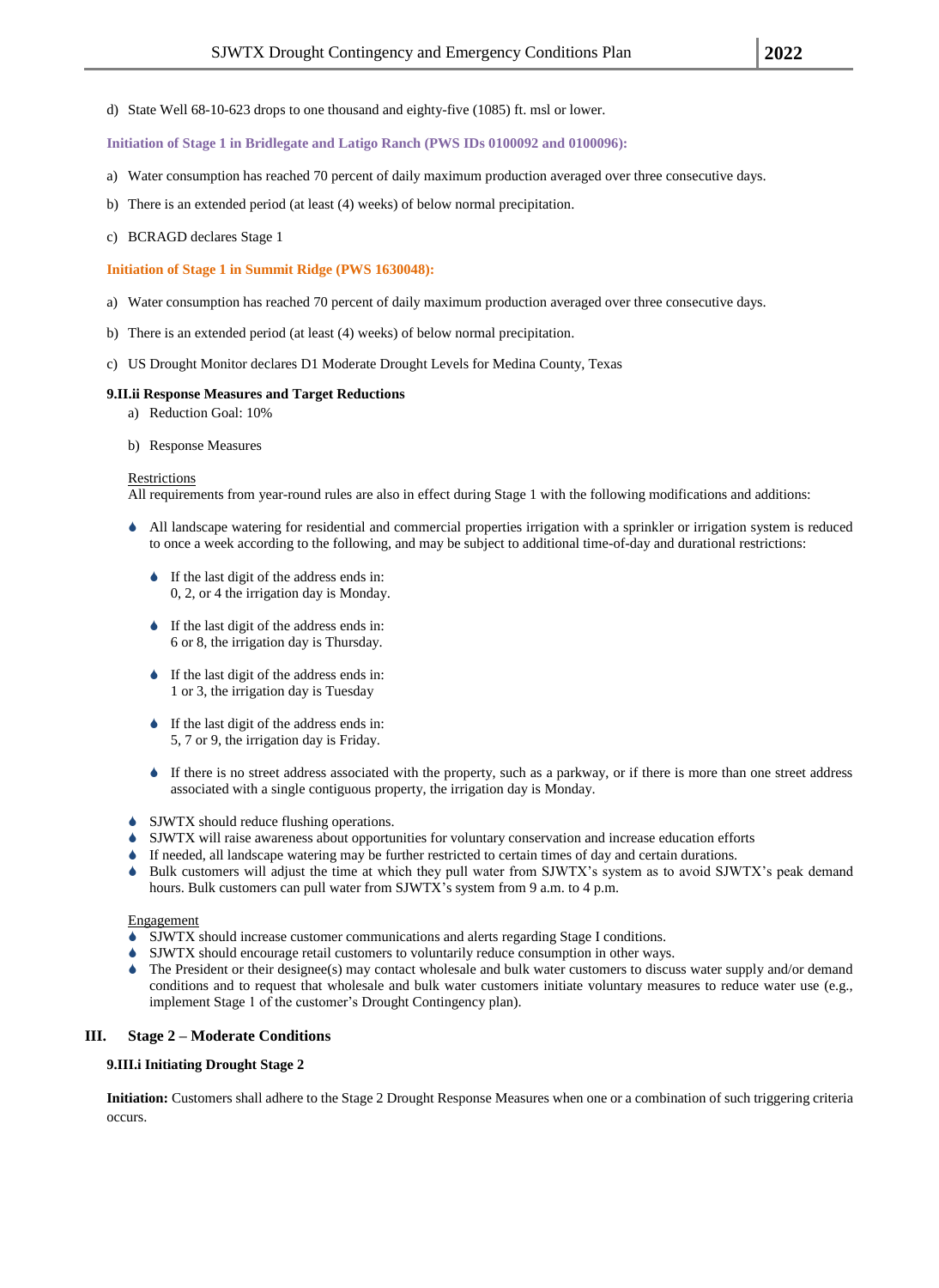**Initiation of Stage 2 in Canyon Lake service area (PWS IDs 0460019, 0460172, 0460246, 0460220, 0460235, 0160019, and 0460223):**

- a) Water consumption has reached 75 percent of the available production capacity averaged over three consecutive days.
- b) Canyon Reservoir water surface elevation drops to a level of 890 ft. msl or lower.
- c) There is an extended period (at least (8) weeks) of below normal precipitation.
- d) State Well 68-07-407 drops to three hundred and twenty-five (325) feet below the land surface for a 10 day rolling average.

**Initiation of Stage 2 in Kendall West (PWS ID 1300033):**

- a) Water consumption has reached 75 percent of daily maximum production averaged over three consecutive days.
- b) There is an extended period (at least (8) weeks) of below normal precipitation.
- c) Canyon Reservoir water surface elevation drops to a level of 890 ft. msl or lower.
- d) State Well 68-10-623 drops to one thousand and seventy (1070) ft. msl or lower.

**Initiation of Stage 2 in Bridlegate and Latigo Ranch (PWS IDs 0100092 and 0100096):**

- a) Water consumption has reached 75 percent of daily maximum production averaged over three consecutive days.
- b) There is an extended period (at least (8) weeks) of below normal precipitation.
- c) BCRAGD declares Stage 2

#### **Initiation of Stage 2 in Summit Ridge (PWS 1630048):**

- a) Water consumption has reached 75 percent of daily maximum production averaged over three consecutive days.
- b) There is an extended period (at least (8) weeks) of below normal precipitation.US Drought Monitor declares D2 Severe Drought Levels for Medina County, Texas
- c) US Drought Monitor declares D2 Severe Drought Levels for Medina County, Texas

#### <span id="page-6-0"></span>**9.III.ii Response Measures and Target Reductions**

- a) Reduction Goal: 20%
- b) Response Measures

#### Restrictions

All the requirements from year-round rules through Stage 1 are also in effect during Stage 2 with the following modification and additions:

- All landscape watering for residential and commercial properties irrigation with a sprinkler or irrigation system is reduced to every other week beginning the week that is designated by SJWTX after Stage 2 conditions have been declared according to the following schedule, and may be subject to additional time-of-day and durational restrictions:
	- If the last digit of the address ends in: 0, 2, or 4 the irrigation day is Monday.
	- If the last digit of the address ends in: 6 or 8, the irrigation day is Thursday.
	- If the last digit of the address ends in: 1 or 3, the irrigation day is Tuesday
	- If the last digit of the address ends in: 5, 7 or 9, the irrigation day is Friday.
	- If there is no street address associated with the property, such as a parkway, or if there is more than one street address associated with a single contiguous property, the irrigation day is Monday.

#### **Engagement**

- SJWTX should increase customer communications and alerts regarding Stage 2 conditions.
- SJWTX should begin targeted outreach to high-use areas
- SJWTX should encourage retail customers to voluntarily reduce consumption in other ways.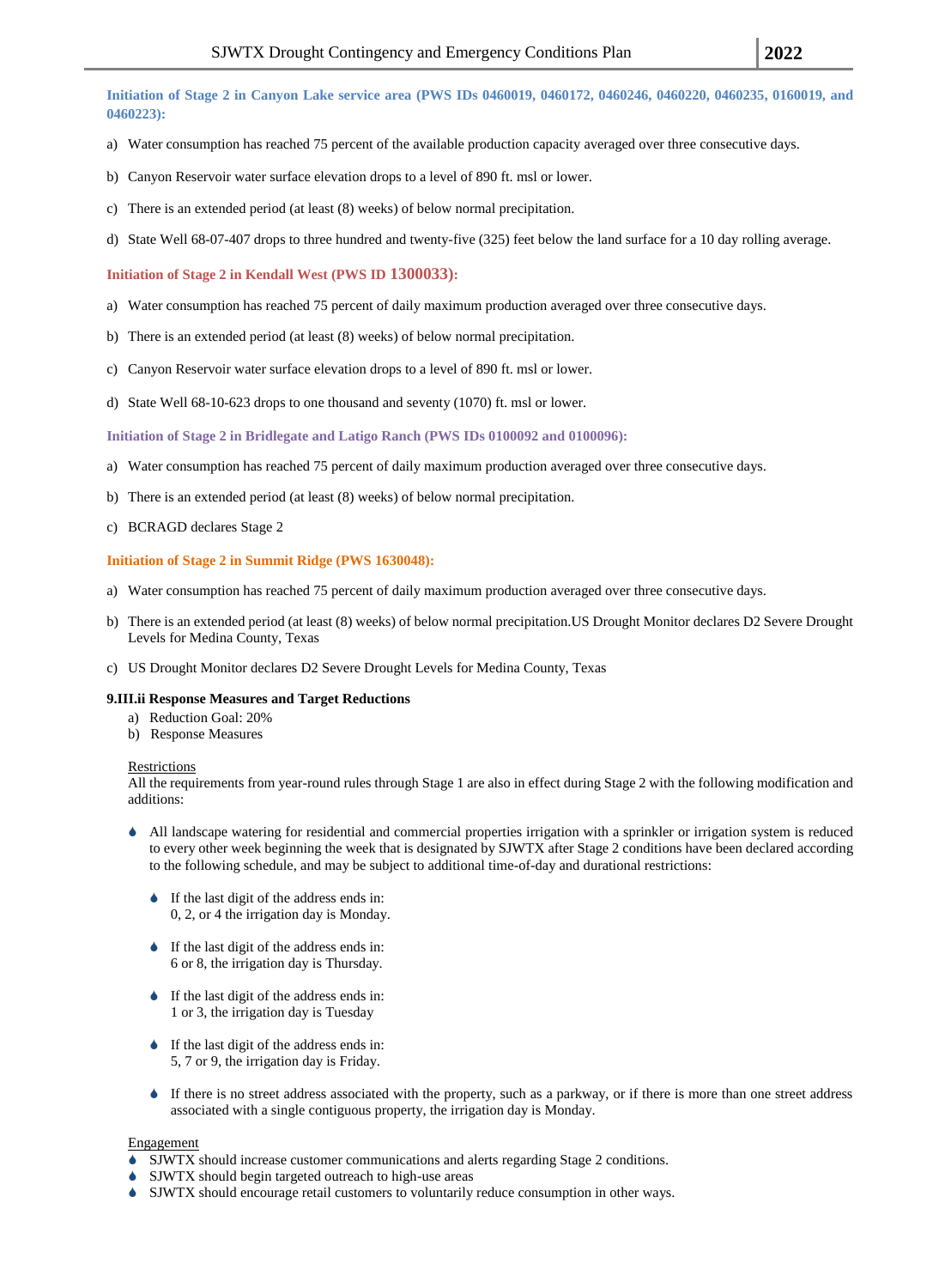- The President, or his/her designee(s), may initiate weekly contact with wholesale and bulk water customers to discuss water supply and/or demand conditions and the possibility of pro rata curtailment of water diversions and/or deliveries.
- The President, or his/her designee(s), may request wholesale and bulk water customers to initiate mandatory measures to reduce non-essential water use

## <span id="page-7-1"></span><span id="page-7-0"></span>**IV. Stage 3 – Severe Conditions**

## **9.IV.i Initiating Drought Stage 3**

**Initiation:** Customers shall adhere to the Stage 3 Drought Response Measures when one or a combination of such triggering criteria occurs.

**Initiation of Stage 3 in Canyon Lake service area (PWS IDs 0460019, 0460172, 0460246, 0460220, 0460235, 0160019, and 0460223):**

- a) Water consumption has reached 80 percent of the maximum production capacity averaged over three consecutive days.
- b) Water consumption of 80 percent of the maximum production capacity and water storage levels in the system are unable to recover in one 24-hour period.
- c) Canyon Reservoir water surface elevation drops to a level of 880 ft. msl or lower.
- d) There is an extended period (at least (12) weeks) of below normal precipitation.
- e) State Well 68-07-407 drops to three hundred and thirty-five (335) feet below the land surface for a 10 day rolling average.

**Initiation of Stage 3 in Kendall West (PWS ID 1300033):**

- a) Water consumption has reached 80 percent of daily maximum production averaged over three consecutive days.
- b) Water consumption of 80 percent of the maximum production capacity and water storage levels in the system are unable to recover in one 24-hour period.
- c) There is an extended period (at least (12) weeks) of below normal precipitation.
- d) Canyon Reservoir water surface elevation drops to a level of 880 ft. msl or lower.
- e) State Well 68-10-623 drops to one thousand and fifty-five (1055) ft. msl or lower.

**Initiation of Stage 3 in Bridlegate and Latigo Ranch (PWS IDs 0100092 and 0100096):**

- a) Water consumption has reached 80 percent of daily maximum production averaged over three consecutive days.
- b) Water consumption of 80 percent of the maximum production capacity and water storage levels in the system are unable to recover in one 24-hour period.
- c) There is an extended period (at least (12) weeks) of below normal precipitation.
- d) BCRAGD declares Stage 3

## **Initiation of Stage 3 in Summit Ridge (PWS 1630048):**

- a) Water consumption has reached 80 percent of daily maximum production averaged over three consecutive days.
- b) Water consumption of 80 percent of the maximum production capacity and water storage levels in the system are unable to recover in one 24-hour period.
- c) There is an extended period (at least (12) weeks) of below normal precipitation.
- d) US Drought Monitor declares D3 Extreme Drought Levels for Medina County, Texas

#### <span id="page-7-2"></span>**9.IV.ii Response Measures and Target Reductions**

- a) Reduction Goal: 30%
- b) Response Measures

**Restrictions** 

All requirements from year-round rules through Stage 2 are also in effect during Stage 3 with the following modifications and additions: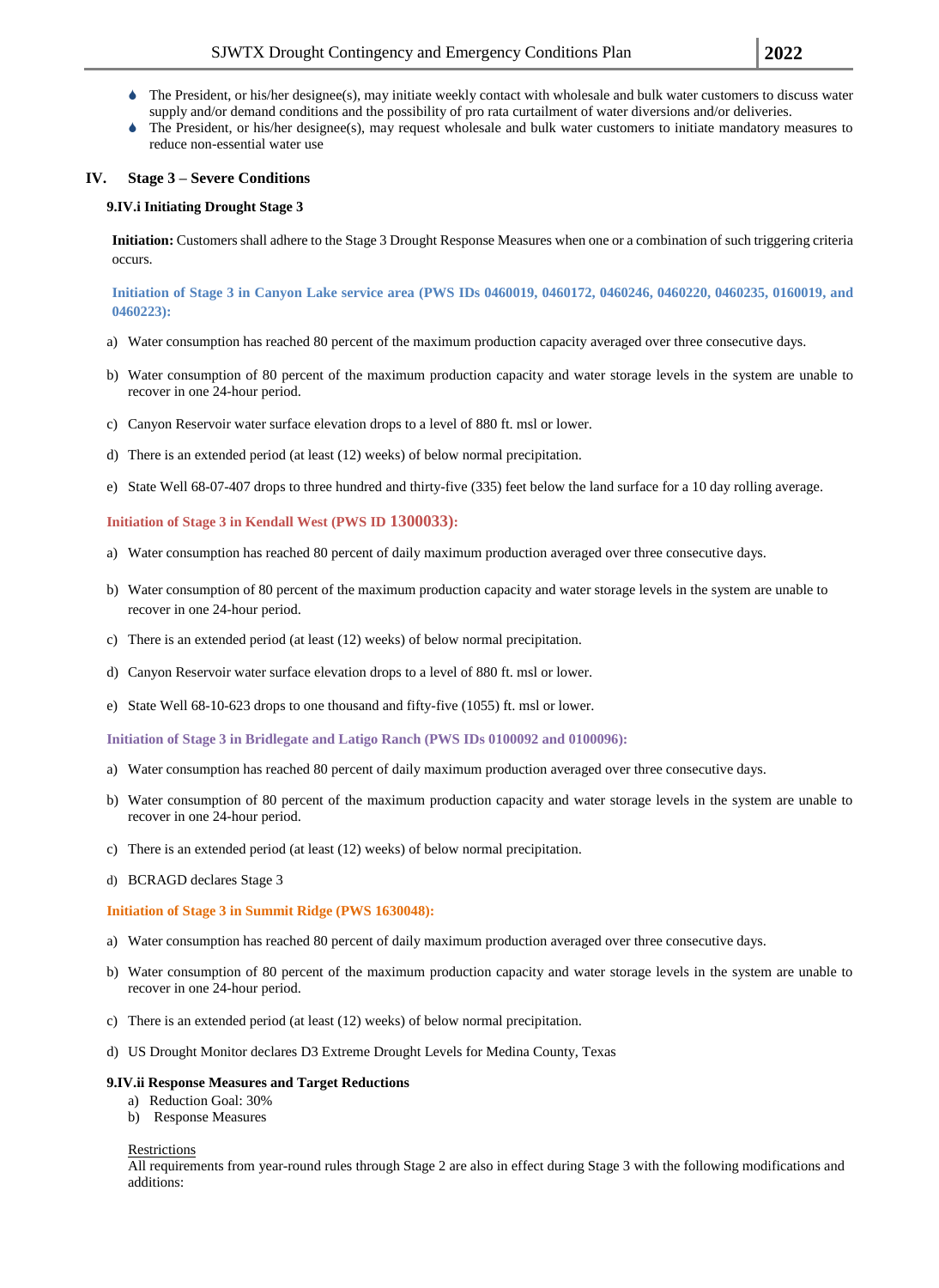- All landscape watering for residential and commercial properties irrigation with a sprinkler or irrigation system is reduced to every other week beginning the week that is designated by SJWTX after Stage 3 conditions have been declared according to the following schedule, and may be subject to additional time-of-day and durational restrictions:
	- If the last digit of the address ends in: 0, 2, or 4 the irrigation day is Monday.
	- If the last digit of the address ends in: 6 or 8, the irrigation day is Thursday.
	- If the last digit of the address ends in: 1 or 3, the irrigation day is Tuesday
	- If the last digit of the address ends in: 5,7 or 9, the irrigation day is Friday.
	- If there is no street address associated with the property, such as a parkway, or if there is more than one street address associated with a single contiguous property, the irrigation day is Monday.
- Filling of swimming pools is prohibited however, customers can top off their pools with water. Public/community swimming pools may be exempt from this prohibition to maintain safe levels of water quality for human contact.
- Car washing is only allowed at commercial car wash facilities that recycle water.
- **•** Pressure washing is prohibited, but pressure washing may be allowed for health and safety purposes only. Pressure washing equipment must be fitted with a spray nozzle that does not use more than 3.5 gallons of water per minute and has a trigger shut-off.

#### Engagement

- SJWTX should increase customer communications and alerts regarding Stage 3 conditions.
- SJWTX should increase and expand targeted outreach to high-use areas
- SJWTX should encourage retail customers to voluntarily reduce consumption in other ways.
- ◆ The President, or his/her designee(s), may initiate weekly contact with wholesale and bulk water customers to discuss water supply and/or demand conditions and the possibility of pro rata curtailment of water diversions and/or deliveries.
- Wholesale and bulk water customers shall initiate mandatory measures to reduce non-essential water use.
- The President, or his/her designee(s), may initiate preparations for the implementation of pro rata curtailment of water diversions and/or deliveries by preparing a monthly water usage allocation baseline for each wholesale and bulk water customer according to the procedures specified in the plan.
- $\bullet$  The President, or his/her designee(s), may initiate use of alternative water sources and/ or alternative delivery mechanisms with the prior approval of the executive director of the Texas Commission on Environmental Quality as appropriate (e.g., interconnection with another water system, temporary use of a non-municipal water supply, use of reclaimed water for nonpotable purposes, etc.).

# <span id="page-8-1"></span><span id="page-8-0"></span>**V. Stage 4 – Critical Conditions**

## **9.V.i Initiating Drought Stage 4**

**Initiation:** Customers shall adhere to the Stage 4 Drought Response Measures when one or a combination of such triggering criteria occurs.

**Initiation of Stage 4 in Canyon Lake service area (PWS IDs 0460019, 0460172, 0460246, 0460220, 0460235, 0160019, and 0460223):**

- a) Water consumption has exceeded 85 percent or more of the maximum production capacity averaged over three consecutive days.
- b) Water consumption of 85 percent of the maximum production capacity and water storage levels in the system are unable to recover in one 24-hour period.
- c) The President, or his/her designee, determines that there are critical water shortage conditions.

d) There is an extended period (at least (16) consecutive weeks) of below normal precipitation.

e) State Well 68-07-407 drops to three hundred and forty-five (345) feet below the land surface for a 10 day rolling average.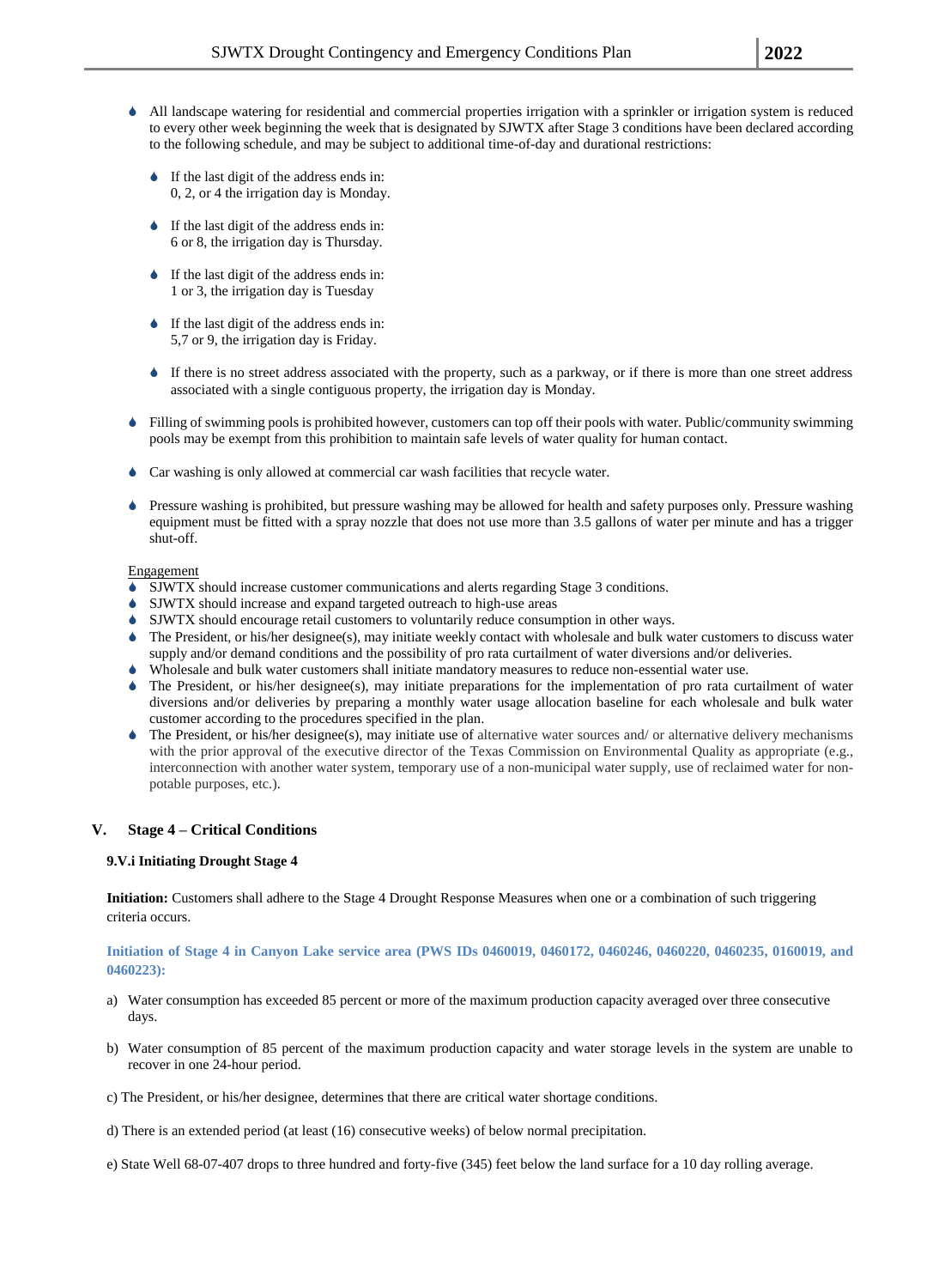#### **Initiation of Stage 4 in Kendall West (PWS ID 1300033):**

- a) Water consumption has reached 85 percent of daily maximum production averaged over three consecutive days.
- b) Water consumption of 85 percent of the maximum production capacity and water storage levels in the system are unable to recover in one 24-hour period.
- c) The President, or his/her designee, determines that there are critical water shortage conditions.
- d) There is an extended period (at least (16) weeks) of below normal precipitation.
- e) State Well 68-10-623 drops to one thousand and forty (1040) ft. msl or lower.

**Initiation of Stage 4 in Bridlegate and Latigo Ranch (PWS IDs 0100092 and 0100096):**

- a) Water consumption has reached 85 percent of daily maximum production averaged over three consecutive days.
- b) Water consumption of 85 percent of the maximum production capacity and water storage levels in the system are unable to recover in one 24-hour period.
- c) The President, or his/her designee, determines that there are critical water shortage conditions.
- d) There is an extended period (at least (16) weeks) of below normal precipitation.
- e) BCRAGD declares Stage 4

#### **Initiation of Stage 4 in Summit Ridge (PWS 1630048):**

- a) Water consumption has reached 85 percent of daily maximum production averaged over three consecutive days.
- b) Water consumption of 85 percent of the maximum production capacity and water storage levels in the system are unable to recover in one 24-hour period.
- c) The President, or his/her designee, determines that there are critical water shortage conditions.
- d) There is an extended period (at least (16) weeks) of below normal precipitation.
- e) US Drought Monitor declares D4 Exceptional Drought Levels for Medina County, Texas

Whenever critical water shortage conditions exist, the President shall:

- a) Assess the severity of the problem and identify the actions needed and time required to solve the problem.
- b) Inform the utility director or other responsible official of each wholesale and bulk water customer by telephone or in person and suggest actions, as appropriate, to alleviate problems (e.g., notification of the public to reduce water use until service is restored).
- c) If appropriate, notify city, county, and/or state emergency response officials for assistance.
- d) Undertake necessary actions, including repairs and/or clean-up as needed.
- e) Prepare a post-event assessment report on the incident and critique of emergency response procedures and actions.
- <span id="page-9-0"></span>f) Emergency conditions declared by the GBRA that may impact SJWTX customers.

#### **9.V.ii Response Measures and Target Reductions**

- a) Reduction Goal: 40%
- b) Response Measures

#### Restrictions

All requirements from year-round rules through Stage 3 are also in effect during Stage 4, with the following modifications and additions:

- All outside water use is prohibited, except for uses necessary to sustain livestock.
- Any additional restrictions or measures deemed necessary to protect public health and safety.

Engagement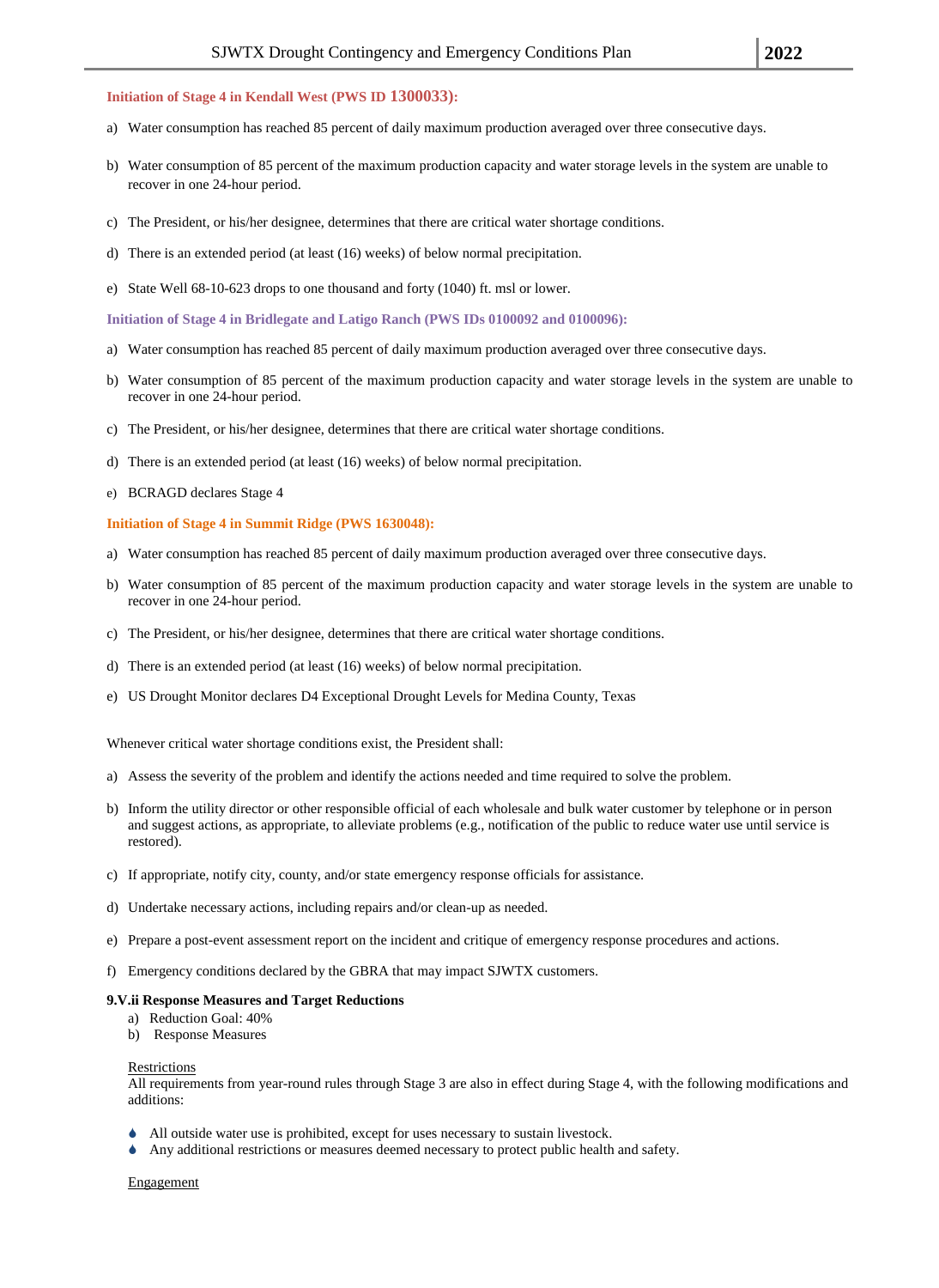- SJWTX should increase customer communications and alerts regarding Stage 4 conditions.
- SJWTX should increase targeted outreach to high-use areas.
- SJWTX should encourage retail customers to voluntarily reduce consumption in other ways.
- The President, or his/her designee(s), may initiate weekly contact with wholesale and bulk water customers to discuss
- water supply and/or demand conditions and the possibility of pro rata curtailment of water diversions and/or deliveries. Wholesale and bulk water customers shall initiate mandatory measures to reduce non-essential water use.
- The President, or his/her designee(s), may implement pro rata curtailment of water diversions and/or deliveries by preparing a monthly water usage allocation baseline for each wholesale and bulk water customer according to the procedures specified in the plan.
- ◆ The President, or his/her designee(s), may initiate use of alternative water sources and/ or alternative delivery mechanisms with the prior approval of the executive director of the Texas Commission on Environmental Quality as appropriate (e.g., interconnection with another water system, temporary use of a non-municipal water supply, use of reclaimed water for nonpotable purposes, etc.)."
- <span id="page-10-1"></span><span id="page-10-0"></span>**VI. Stage 5 – Exceptional Conditions - Bridlegate and Latigo Ranch ONLY (PWS IDs 0100092 and 0100096)**

## **9.VI.i Initiating Drought Stage 5**

**Initiation:** Customers shall adhere to the Stage 5 Drought Response Measures when one or a combination of such triggering criteria occurs.

a) BCRAGD declares Stage 5

## <span id="page-10-2"></span>**9.VI.ii Response Measures and Target Reductions**

- a) Reduction Goal Bridlegate and Latigo Ranch: 50% decrease in groundwater pumping per BCRAGD
- b) Response Measures

## **Restrictions**

All requirements from year-round rules through Stage 4 are also in effect during Stage 5.

# <span id="page-10-4"></span><span id="page-10-3"></span>**10. Emergency Stage (Supply Management)**

## **10.I. Initiating and Terminating Emergency Conditions**

## **Initiation:**

- a) Failure of a major component of the system or an event which reduces the minimum residual pressure in the system below 20 psi for a period of 24 hours or longer; or
- b) The water level in any of the water storage tanks cannot be adequately replenished for three consecutive days; or
- c) Emergency conditions declared by the GBRA that may impact SJWTX customers; or
- d) System and/or system component failures such as major water line breaks, insufficient treatment plant conditions, or major pump failures, and related; or
- e) Any system failure occurs while in a Drought Stage; or
- f) Other unforeseen events which could cause imminent health or safety risks to the public such as contamination events.

**Termination** may occur when: SJWTX determines that the triggering criteria is resolved, is unlikely to occur again within 7 days, and no other triggering criteria are likely to occur.

#### <span id="page-10-5"></span>**10.II. Response Measures and Target Reductions**

#### Response Measures

Restrictions: Any combination of the restrictions stated in this plan may be put in place in order to manage emergency conditions in a way that prevents any harm to public health or safety. Restrictions will be determined by the potential impact of the condition on customers. The General Manager has authority to institute any additional restrictions not stated in this Plan if necessary to manage the impact of emergency conditions.

Engagement

- SJWTX should ramp up customer communications and alerts regarding the triggering criteria and SJWTX's response to those criteria
- The President, or his/her designee(s), may initiate use of alternative water sources and/ or alternative delivery mechanisms with the prior approval of the executive director of the Texas Commission on Environmental Quality as appropriate (e.g.,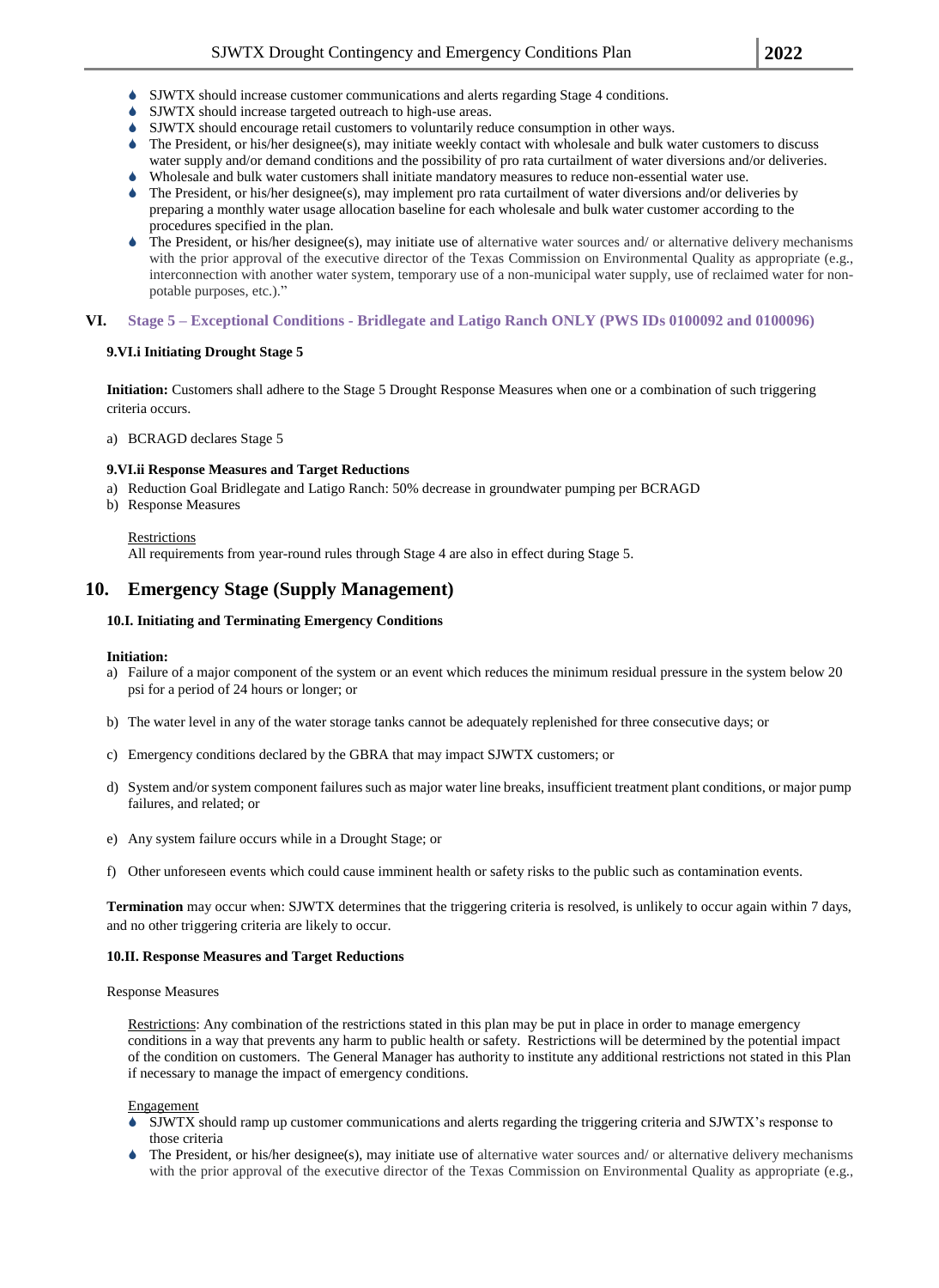interconnection with another water system, temporary use of a non-municipal water supply, use of reclaimed water for nonpotable purposes, etc.)."

# <span id="page-11-0"></span>**11. Penalties for Violations**

# <span id="page-11-1"></span>**12.1 Retail**

SJWTX will send notice for the first two violations and may send additional notices for violations thereafter. SJWTX may, at its discretion, install a flow restrictor in the customer's service line for the second or subsequent violations. Flow restrictors may also be installed at retail customer sites that have a pattern of repeated and/or continued violations of this Plan. Customers are responsible for the actual cost of removal and installation up to \$100.00.

# <span id="page-11-2"></span>**12.2 Wholesale and Bulk Water Customers**

These provisions apply to all wholesale and bulk water customers of SJWTX.

During any period when pro rata allocation of available water supplies is in effect, wholesale customers shall pay the following surcharges on excess water diversions and/or deliveries:

- ♦ 150 percent of the normal water charge per acre-foot for water diversions and/or deliveries in excess of the monthly allocation up through 10 percent above the monthly allocation.
- ◆ 200 percent of the normal water charge per acre-foot for water diversions and/or deliveries in excess of the monthly allocation more than 10 percent above the monthly allocation.
- The above surcharges shall be cumulative.

# <span id="page-11-3"></span>**12. Exemptions or Waivers**

# <span id="page-11-4"></span>**13.1 Retail**

SJWTX may grant exemptions or waivers for individuals that can demonstrate just cause for outside or other uses of water other than those permitted by this Rationing Program. Some examples may include no other source of water for livestock, for business purposes, for other planned construction or improvements already in progress at the time notice is given, etc. Such exemptions are granted at the discretion of SJWTX. Landscape variances may be available in limited circumstances and where certain criteria are met. To be considered for a variance request, retail customers must have a current backflow device inspection and a completed customer service inspection. Variances allow daily watering between the hours of 7:00 – 10:00 am or 7:00 – 10:00 pm for up to two weeks. The variance application can be found on our website.

# <span id="page-11-5"></span>**13.2 Wholesale and Bulk Water Customers**

The President, or his/her designee, may, in writing, grant a temporary variance to the pro rata water allocation policies provided by this Plan if it is determined that failure to grant such variance would cause an emergency condition adversely affecting the public health, welfare, or safety and if one or more of the following conditions are met:

- a) Compliance with this Plan cannot be technically accomplished during the duration of the water supply shortage or other condition for which the Plan is in effect.
- b) Alternative methods can be implemented which will achieve the same level of reduction in water use.

Persons requesting an exemption from the provisions of this Plan shall file a petition for variance with the General Manager within 5 business days after pro rata allocation has been invoked. All petitions for variances shall be reviewed by SJWTX. Petitions shall include the following:

- a) Name and address of the petitioner(s).
- b) Detailed statement with supporting data and information as to how the pro rata allocation of water under the policies and procedures established in the Plan adversely affects the petitioner or what damage or harm will occur to the petitioner or others if petitioner complies with this Ordinance.
- c) Description of the relief requested.
- d) Period of time for which the variance is sought.
- e) Alternative measures the petitioner is taking or proposes to take to meet the intent of this Plan and the compliance date.
- f) Other pertinent information.